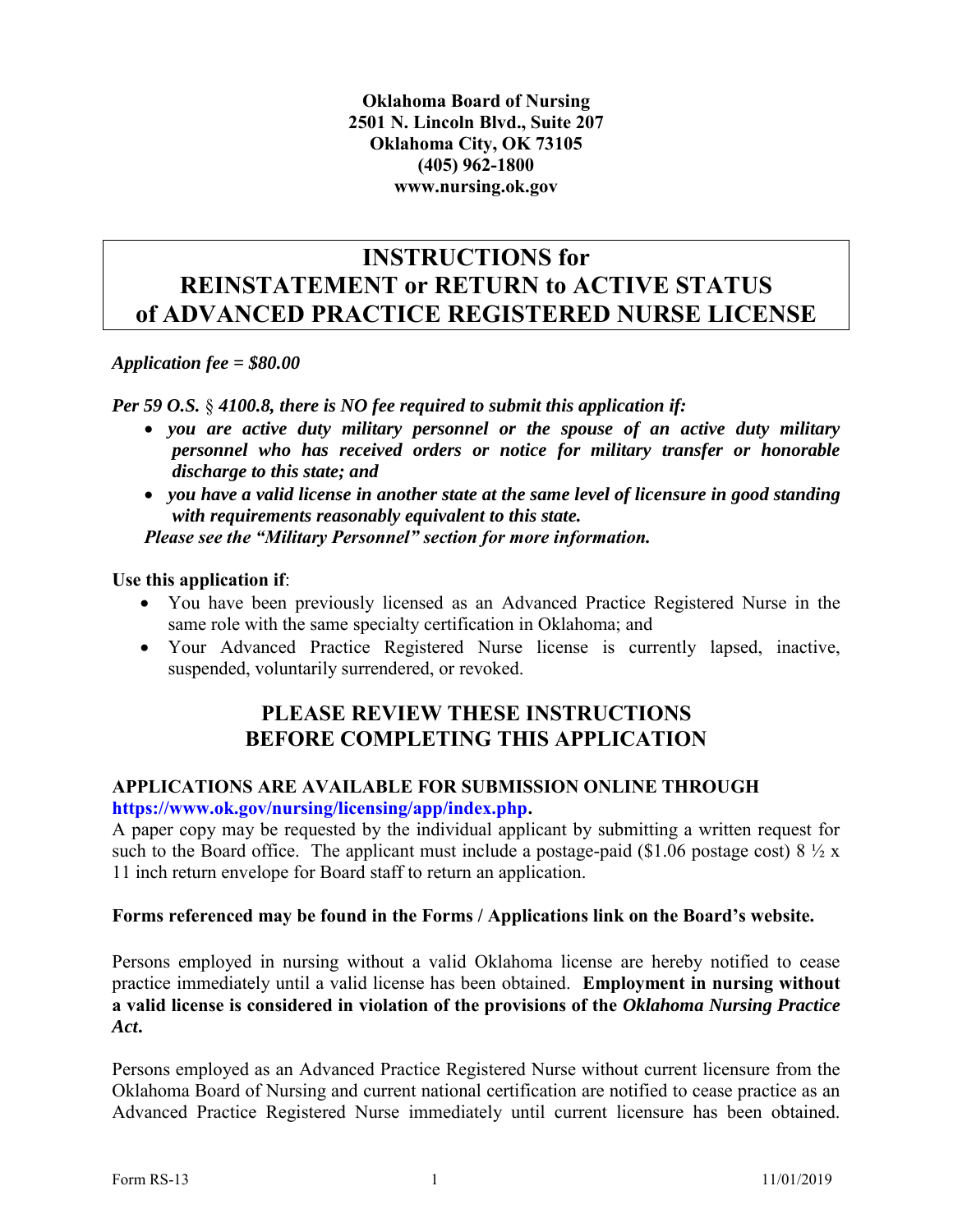**Employment as an Advanced Practice Registered Nurse without current licensure is considered in violation of the provisions of the** *Oklahoma Nursing Practice Act***.** The Advanced Practice Registered Nurse must hold a separate license in each specialty area for which he/she has obtained the required education and certification. Current certification by a national certifying body is required to maintain licensure as an Advanced Practice Registered Nurse by the Oklahoma Board of Nursing.

Only those persons who hold a license to practice advanced practice registered nursing in this state shall have the right to use the title "Advanced Practice Registered Nurse" and to use the abbreviation "APRN". Only those persons who have obtained a license in the following disciplines shall have the right to fulfill the roles and use the applicable titles: Certified Registered Nurse Anesthetist and the abbreviation "CRNA", Certified Nurse-Midwife and the abbreviation "CNM", Clinical Nurse Specialist and the abbreviation "CNS", and Certified Nurse Practitioner and the abbreviation "CNP". It shall be unlawful for any person to assume the role or use the title Advanced Practice Registered Nurse or use the abbreviation "APRN" or use the respective specialty role titles and abbreviations or to use any other titles or abbreviations that would reasonably lead a person to believe the user is an Advanced Practice Registered Nurse, unless permitted by this act. Any individual doing so shall be guilty of a misdemeanor, which shall be punishable, upon conviction, by imprisonment in the county jail for not more than one (1) year or by a fine of not less than One Hundred Dollars (\$100.00) nor more than One Thousand Dollars (\$1,000.00), or by both such imprisonment and fine for each offense [59 O.S. 567.3a(5)].

## **REQUIREMENTS for REINSTATING or RETURNING your ADVANCED PRACTICE REGISTERED NURSE LICENSE to ACTIVE STATUS**

#### **The application for reinstatement/return to active status must be approved within two (2) years of the expiration date of licensure; otherwise, current requirements for initial advanced practice licensure must be met which include:**

- Completion of an advanced practice registered nursing education program in one of the four advanced practice registered nurse roles and a specialty area recognized by the Board. Effective January 1, 2016**,** the APRN program should be in at least one of the following population foci: family/individual across the lifespan, adult-gerontology, neonatal, pediatrics, women's health/gender-related, or psychiatric/mental health
- Submission of a criminal history records check conducted by the Oklahoma State Bureau of Investigation that is not more than 90 days old from the date of receipt of this application. Please read the *Privacy Act Statement and Applicant Notification* found in the Appendix to this set of instructions. See further information in number 6 of the instructions below
- **Continuing qualifications for practice:** If the Oklahoma APRN license has not been in an active licensure status for a period of two (2) years or more, the applicant for reinstatement of the APRN license must demonstrate continued qualifications for practice through completion of one or more of the following requirements within the last two (2) years prior to receipt of a completed application in the Board office: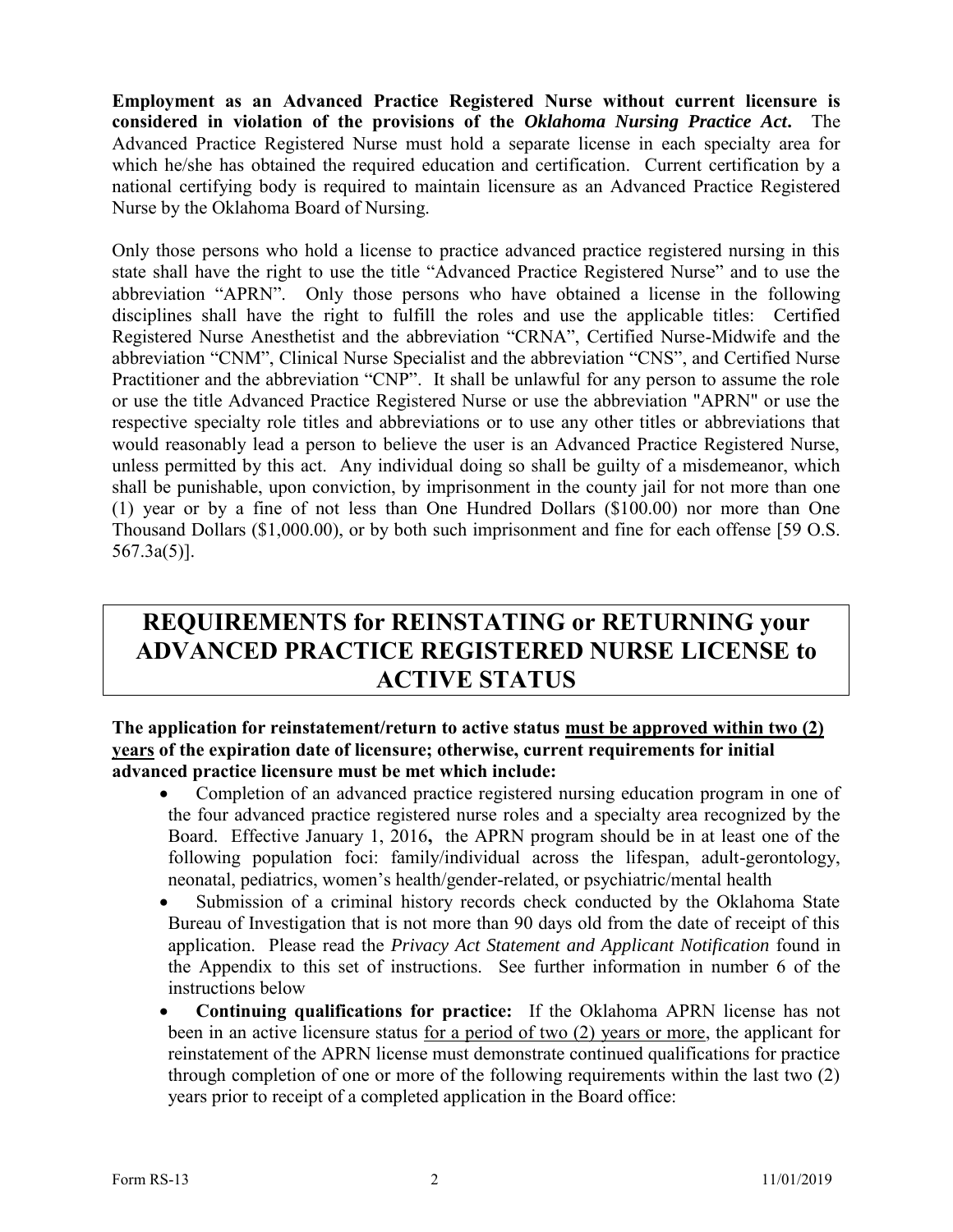- (A)Submission of an official transcript or certificate of completion verifying completion of an APRN nursing refresher course meeting the requirements established by the Board in policy;
- (B) Submission of an official transcript verifying successful completion of at least six (6) academic semester credit hours of APRN nursing courses in the same role and population focus as was previously held by the APRN in a graduate-level APRN program, which includes classroom and clinical instruction;
- (C) Present evidence of licensure or recognition as an APRN in another state with employment in a position that requires APRN licensure or recognition with verification of at least 520 work hours during the past two (2) years preceding receipt of the application for reinstatement in the Board office;
- (D) Submit evidence of current national certification consistent with educational preparation and by a national certifying body recognized by the Board.

**Verification of current, national certification in an advanced practice specialty:** Current national certification in the specialty area at an advanced practice level which is recognized by the Board is required to receive an advanced practice license.

 In order to change or add an area of specialty and national certification, you must meet initial requirements for advanced practice licensure, which requires submission instead of an application for licensure as an APRN.

**Verification of current Registered Nurse licensure:** You must possess a current Oklahoma license to practice as a Registered Nurse OR a current multistate Registered Nurse license in a Compact state with multistate privileges in Oklahoma.

**Renewal requirements:** Advanced practice licensure must be renewed concurrently with the Oklahoma Registered Nurse renewal in even-numbered years. If the Registered Nurse license is a multistate license issued by another Compact state, the Oklahoma APRN license must be renewed on even years by the end of the licensee's birth month.

- If you are applying for advanced practice licensure within 90 days prior to the expiration date of your Oklahoma RN license, you must renew your license prior to the date the advanced practice licensure is granted.
- Please see the *Oklahoma Nursing Practice Act and Rules* for renewal requirements.

#### **Review of criminal charges, disciplinary action, or judicial declaration of incompetence**:

Applicants for advanced practice licensure reinstatement / return to active status who have ever been summoned, arrested, taken into custody, indicted, convicted or tried for, or charged with, or pleaded guilty to, the violation of any law or ordinance or the commission of any misdemeanor or felony, or requested to appear before any prosecuting attorney or investigative agency in any matter; or have ever had disciplinary action taken against a nursing license, certification or registration, any professional or occupational license, registration, or certification and/or any application for a nursing or professional or occupational license, registration, or certification or if there is currently any investigation of your nursing license, registration, or certification; and/or any professional or occupational license, registration, or certification; and/or any application for a nursing and/or professional or occupational license, registration, or certification in any state, territory or country, **or** have ever been judicially declared incompetent are required to notify the Oklahoma Board of Nursing if the incident has not previously been reported in writing to the Board. A "report in writing" means that the applicant/licensee provided a signed and dated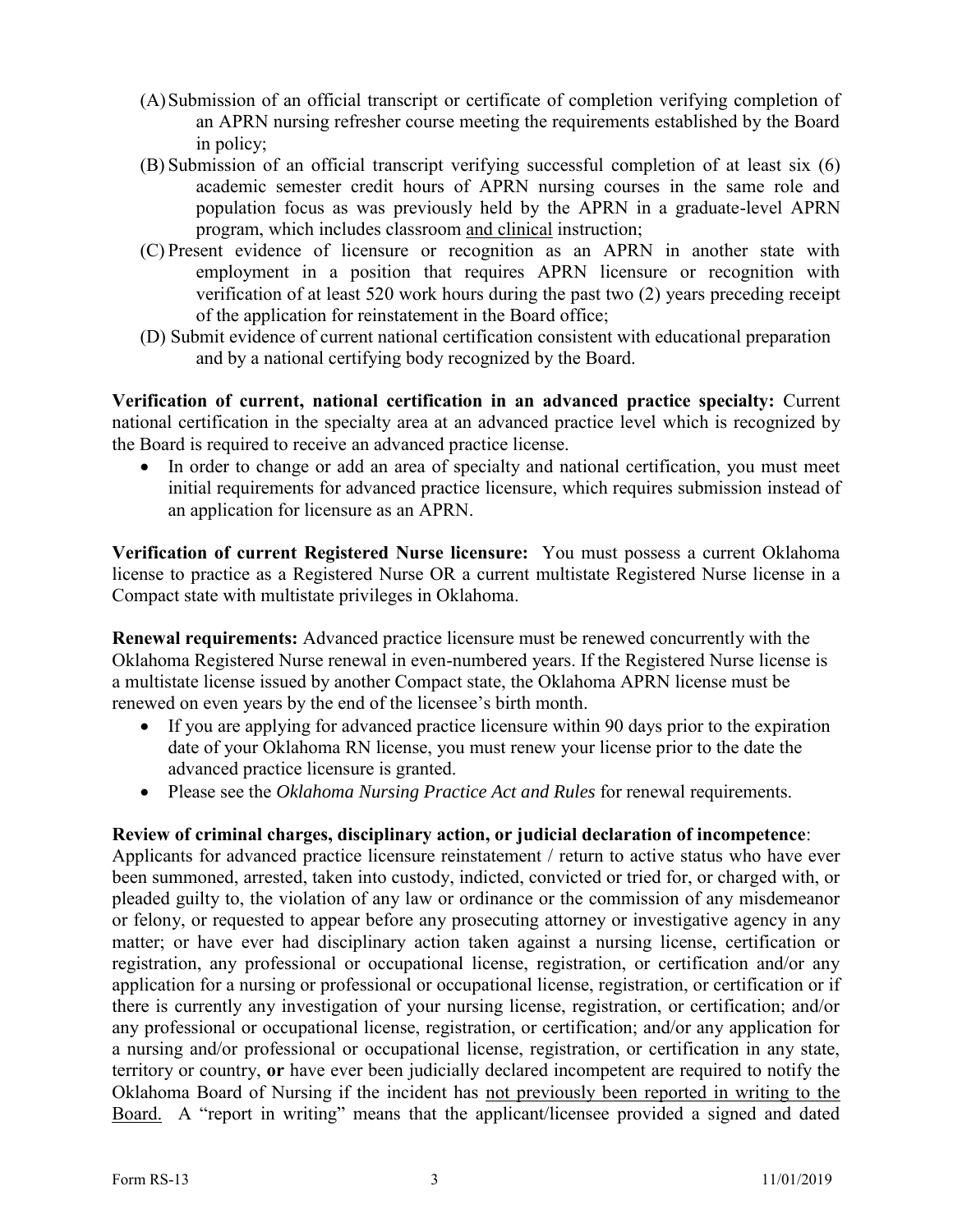description stating in his/her own words the date, location, and circumstances of the incident, and if applicable, the resulting action taken by the court, agency, or disciplinary board. The report may be in the form of a letter or a statement in the provided space on the application. The report must be accompanied by certified court records or a board order. A verbal report does not constitute a "report in writing". A written report not accompanied by a full set of certified court records or the board order(s) does not constitute a "report in writing". Failure to report such action is a violation of the *Oklahoma Nursing Practice Act*.

**Citizenship***:* All applicants for licensure who are a U.S. citizen, U.S. national or Legal Permanent Resident Alien.must complete an *Affidavit of Citizenship Status* unless such information is already on file with this Board. According to State law, **if you are a qualified alien, you must bring in person** the *Evidence of Status Form* to the Board office along with the original documents that support your qualified alien status, as shown on the *Evidence of Status Part B Form.* At the Board office, a staff member will copy your qualified alien status documentation and will notarize the *Evidence of Status Form*.

#### **Military Personnel:**

Per 59 O.S. § 4100.8, if you are an active duty military personnel or the spouse of an active duty military personnel who has received orders or notice for military transfer or honorable discharge to this state, please provide to the Board's office a copy of the United States Uniformed Services Identification and Privilege Card and a copy of the military member's Permanent Change of Station (PCS) orders. No application fee is required. Following confirmation that you hold a valid license in another state that is in good standing and reasonably equivalent to the requirements of this state, a temporary license will be granted within 30 days.

### **INSTRUCTIONS FOR COMPLETING THE APPLICATION**

- 1. *Completion of application*: The application should be completed and submitted online on the Board's website: [https://www.ok.gov/nursing/licensing/app/index.php.](https://www.ok.gov/nursing/licensing/app/index.php) You must complete all sections of the application **using your name as it appears on your license**.
	- If you have had a name change since your license has not been in an active status, you must submit a *Name Change Request Form*, fee and the required supporting documentation. You may obtain the *Name Change Request* form on the Board's website, by clicking on the link to "Forms/Applications" or at this link: [http://www.nursing.ok.gov/namechange.pdf](http://www.ok.gov/nursing/namechange.pdf)

**You must provide a Social Security number on the application**. This information is mandatory, pursuant to 56 O.S. § 240.21A

**If submitting a hard copy application, you may NOT use correction fluid on the application**. When you are finished entering your information, sign the application LEGIBLY, using your full legal name.

*Submission of fee:* Payment can be made in the form of VISA, MasterCard or electronic fund transfer when completing the application online in the License Registration link.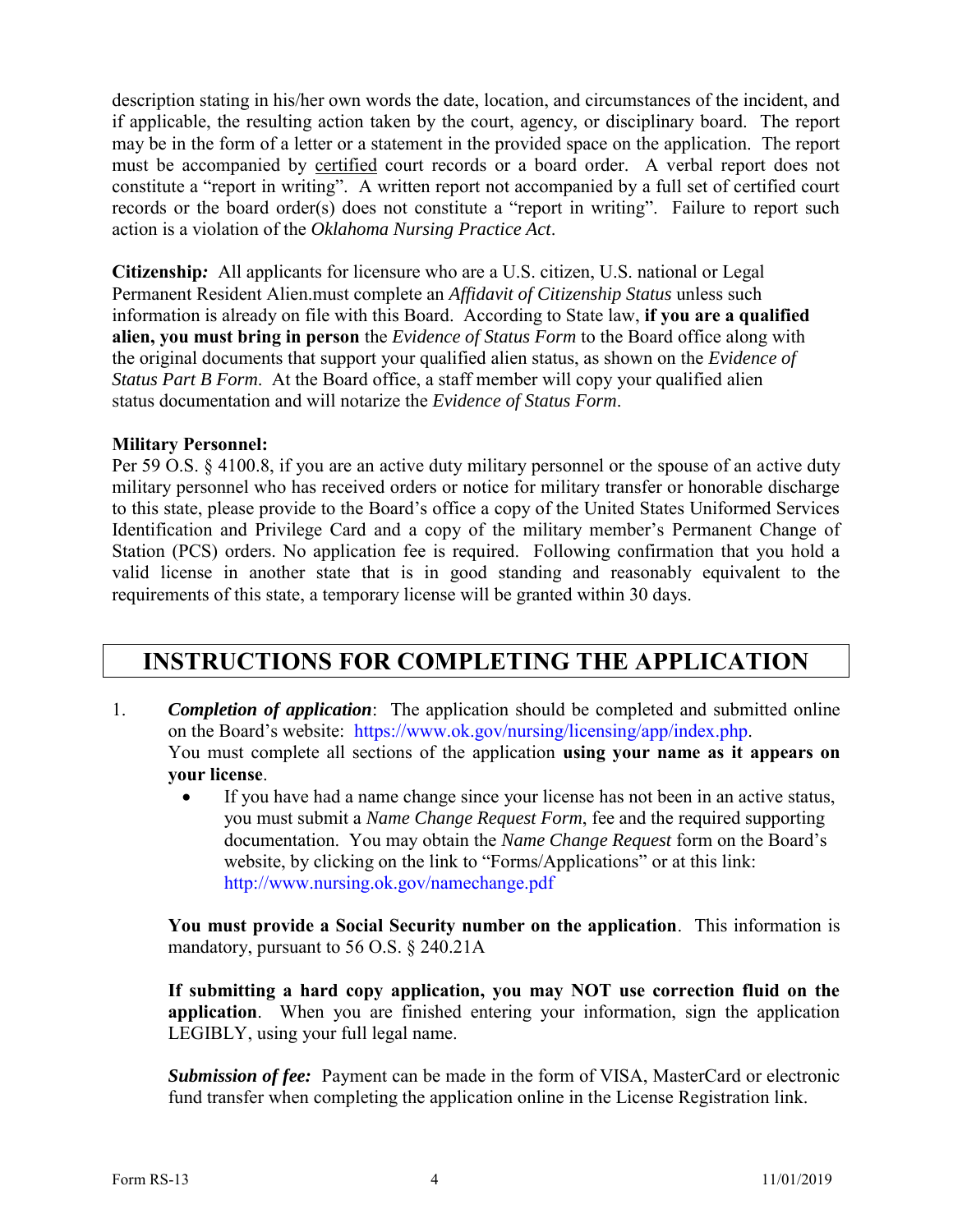- If a hard copy application is submitted, attach to your application to the Board office the appropriate fee payable by cashiers check, money order, or personal check. If the fee is not submitted with the application or if the fee is incorrect, the application will be immediately returned without review. Fees submitted are not refundable
- If you meet either military personnel options listed in the **Military Personnel** section above, a fee is not required
- 2*. Verification of current national certification:* Board staff can verify current national certification directly on the website of the National Board on Certification & Recertification of Nurse Anesthetists, the American Midwifery Certification Board and the National Certification Corporation. For all other certifying bodies, the Advanced Practice Registered Nurse must submit evidence of current certification through her/his certifying body (such as a copy of the certification card).
	- If you wish to change to a different certifying body **within the same specialty area**, please attach a letter of notification with the effective date of the change.
- 3. *Review of licensure status:* Before your advanced practice licensure can be reinstated or returned to active status, you must have a current Oklahoma RN license OR a current multistate RN license from a Compact state with multistate privileges in Oklahoma. In addition, you must have previously held advanced practice licensure in Oklahoma. If your Oklahoma single state RN license is not in an active status, you must complete an *Application for Return to Active/Reinstatement* for your RN license; OR, if you have never been licensed as a RN in Oklahoma and do not hold an active multistate RN license in a Compact state, please complete the application for *Endorsement*.
- 4. *Reinstatement of Prescriptive Authority:* If you hold prescriptive authority authorization and wish to have it reinstated, you must submit a separate *Reinstatement/Return to Active of Prescriptive Authority Application* with the fee for prescriptive authority authorization.
- 5. *Criminal Charges, Disciplinary Action, or Judicial Declaration of Mental Incompetence:*  If you answer "yes" to the criminal charges, discipline, or competency questions on the application, you must submit a statement on the application form, describing the date, location and circumstances of the incident, and the resulting action taken by the court or disciplinary board. If you have more than one incident you are reporting, you must speak to every case/charge that has been filed. If you have reported a history of being summoned, arrested, taken into custody, indicted, convicted or tried for, or charged with, or pleaded guilty to, the violation of any law or ordinance or the commission of any misdemeanor or felony, or being requested to appear before any prosecuting attorney or investigative agency in any matter, you must submit certified copies of the**:**
	- **Information Sheet** (brief summary of the incident prepared by the court)
	- **Affidavit of Probable Cause**, **Charges** (listing of the charges brought against you)
	- **Judgment and Sentencing** (findings of the court and sentence imposed)
	- **verification that sentencing requirements are complete**.

Certified copies are copies of court records obtained from the courthouse in the county/state where the action occurred, dated and signed by the court clerk, and affixed with the court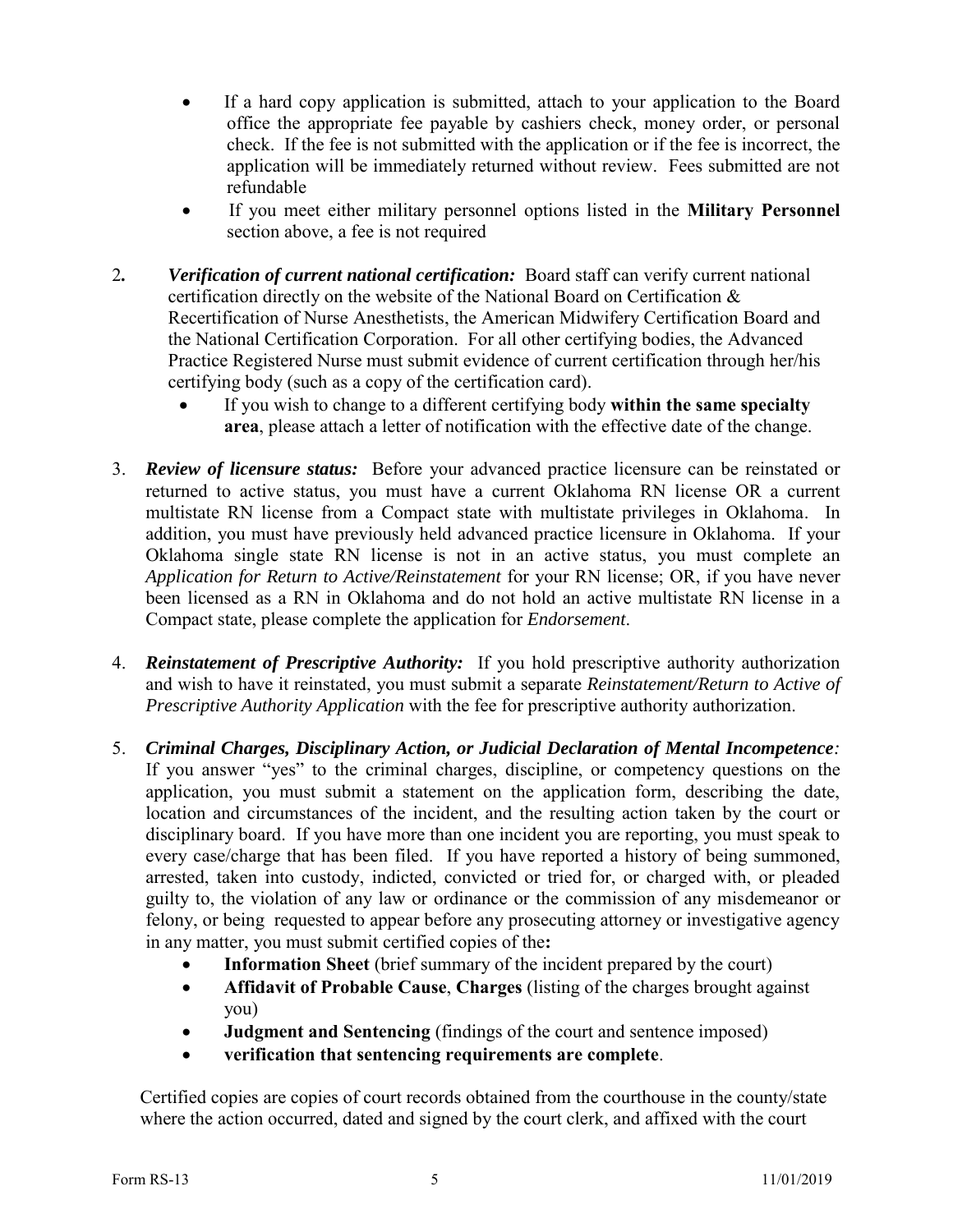seal. You may obtain these documents from the courthouse in the county/city or in the federal court of the district in which the court action occurred. If no records are found, have the agency provide a certified letter stating no records were found in a search from the date of offense through current. **Internet court documents (such as OCIS case reports) and faxed records will not be accepted. Please note that you must report all arrests and/or charges that have been brought against you**.

If you have reported a history of disciplinary action taken against a nursing license, certification or registration, any professional or occupational license, registration, or certification and/or any application for a nursing or professional or occupational license, registration, or certification or if there is currently any investigation of your nursing license, registration, or certification; and/or any professional or occupational license, registration, or certification; and/or any application for a nursing and/or professional or occupational license, registration, or certification in any state, territory or country, please request that a certified copy of the Board order be submitted directly to the Board office from the licensing agency. If you have reported a history of judicial declaration of mental incompetence, please contact the Board office for further instructions.

6. *Background Check:* If it has been greater than two (2) years since your APRN license has been in a non-active status, you must provide fingerprint images to be used for the purpose of permitting a state and national criminal history records search through the OSBI and FBI. The criminal history records search must be conducted through the Board's vendor, L-1 (MorphoTrust) no more than (90) days prior to receipt of the application in the Board office. The results of the search are provided directly to the Board office usually within one to two weeks. Please read the *Privacy Act Statement and Applicant Notification* found in the Appendix to this set of instructions. Procedures for changing, correcting or updating OSBI and / or FBI results are set forth in Title 28, C.F.R., §16.34 and will be furnished as needed.

> **Option 1**: **If you have an Oklahoma mailing address**, you will need to go to an IdentoGo center sponsored by L-1 (MorphoTrust) located within the state to provide fingerprints electronically. These sites are available by appointment only. You must visit the following website to schedule an appointment: **[www.identogo.com,](http://www.identogo.com/)** or you must call (877) 219-0197 to make an appointment. Payment can be made during your appointment or online when scheduling. **Please note that your fingerprints must be obtained electronically only at an IdentoGO (L-1/ MorphoTrust) site.**

> **Option 2**: **If you have an out-of-state mailing address,** Board staff will mail you specific fingerprint cards that you must take to a local law enforcement agency to obtain the fingerprints. **Please note that you must wait to receive the specific coded fingerprint cards from the Board office prior to obtaining your fingerprints.** An addressed envelope will be provided as the fingerprint cards **must be mailed by the law enforcement agency directly to L-1 (MorphoTrust).** You are responsible for the postage and the costs associated with obtaining your fingerprints. **OR** If you are in Oklahoma, you may follow the instructions for Option 1 above.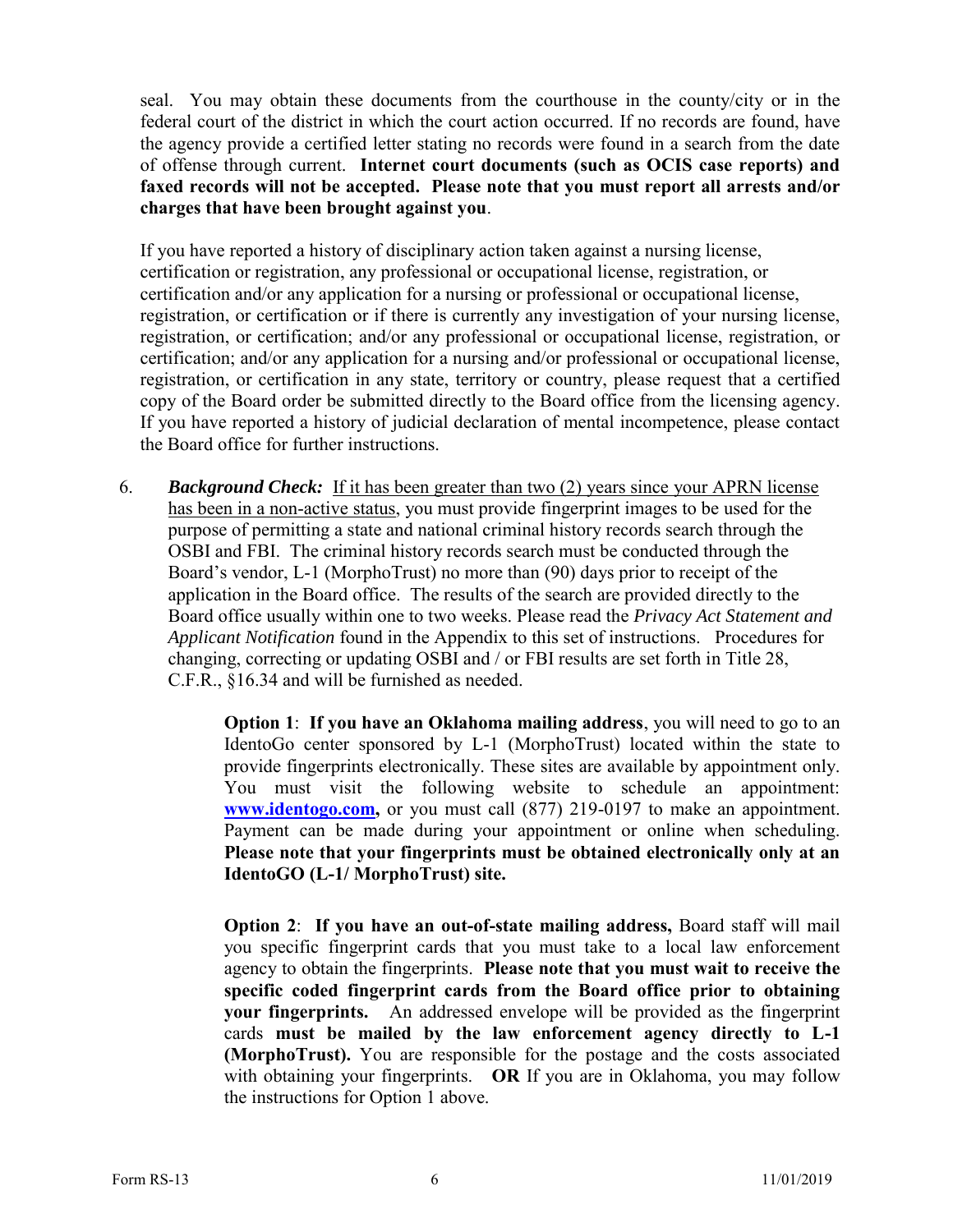- 7. **Verification of citizenship status:** State law requires the Board of Nursing to issue a license only to U.S. citizens, nationals and legal permanent resident aliens; and to qualified alien applicants who present, *in person*, valid documentary evidence of:
	- 1. A valid, unexpired immigrant or nonimmigrant visa status for admission into the  $U.S.:$
	- 2. A pending or approved application for asylum in the U.S.;
	- 3. Admission into the U.S. in refugee status;
	- 4. A pending or approved application for temporary protected status in the U.S.;
	- 5. Approved deferred action status; or
	- 6. A pending application for adjustment of status to legal permanent residence status or conditional resident status.

 Applicants in the above six categories will only be eligible to receive a license card that is valid for the time period of their authorized stay in the U.S., or if there is no date of end to the time period of their authorized stay, for one year. The license card is required to indicate that it is temporary. The information will be verified through the Systematic Alien Verification for Entitlements (SAVE) Program, operated by the U.S. Department of Homeland Security.

## **GENERAL INFORMATION**

You are required to notify the Board in writing of any address changes occurring during the application process. This notification must be signed and submitted in person, by mail, or by facsimile.

All applications are reviewed in the order they are received. You may view average processing times of a completed application on the Board's website in the Agency Data / Statistics / Quarterly Statistics link. Repeated telephone calls to check on the status of your application will delay, rather than facilitate, the processing of your application. Your application to the Board for licensure is valid for one year after receipt. After that time, a new application and fee must be submitted.

#### **Fees submitted are not pro-rated and are not refundable**.

If it is necessary to submit additional information/documents after your application is received, please attach the form titled "Information to be Added to the Application" to the document (see attached form). If the document is coming directly from another individual or entity, please provide the form to that individual or entity. This will help to ensure the document is added to your application file without delay.

In accordance with Oklahoma law (59 O.S. §567.7 (E)), the Executive Director shall suspend the license or certificate of a person who submits a check, money draft, or similar instrument for payment of a fee which is not honored by the financial institution named. The suspension becomes effective ten (10) days following delivery by certified mail of written notice of the dishonor and the impending suspension to the person's address on file. Upon notification of suspension, the person may reinstate the authorization to practice upon payment of the fees and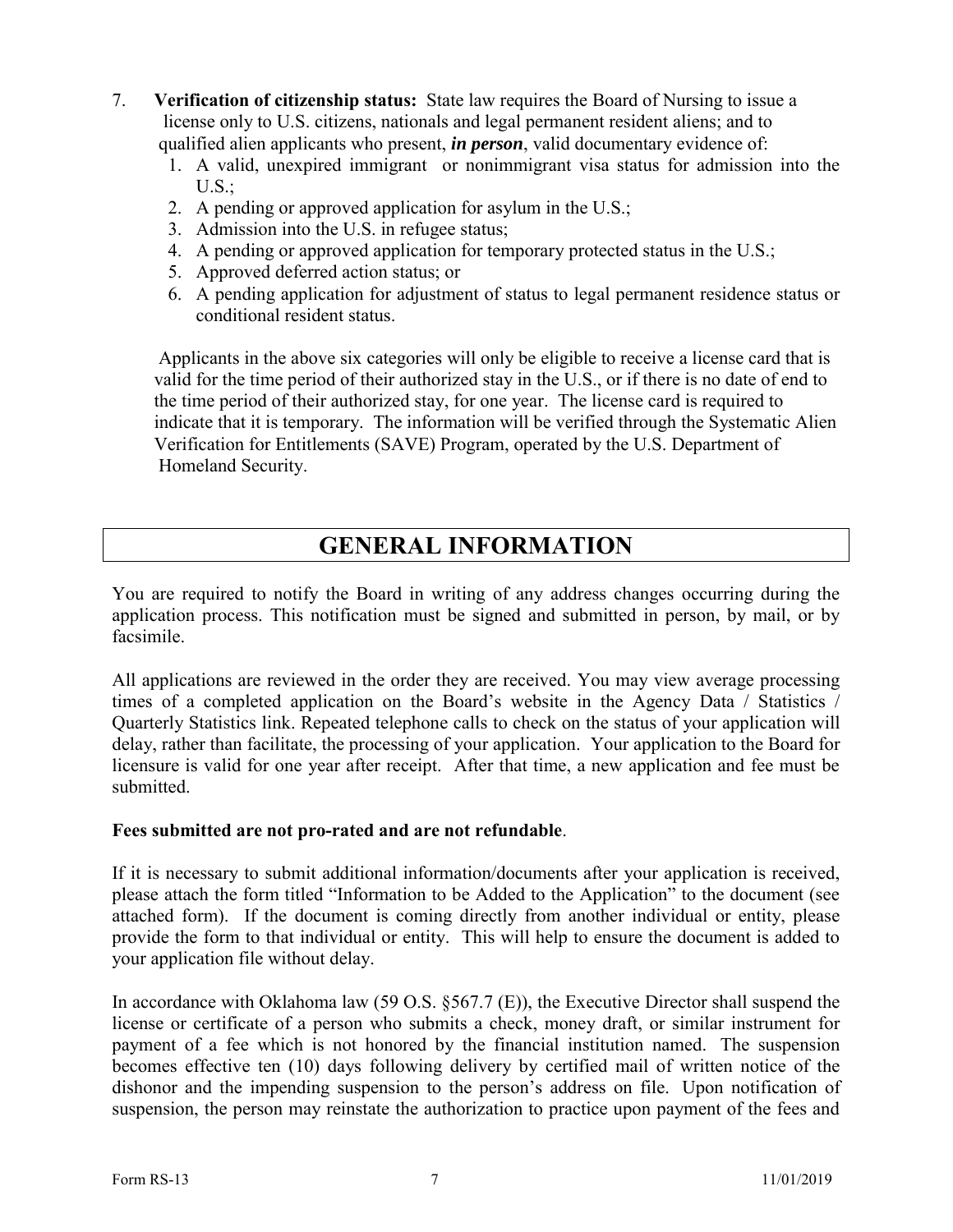any and all costs associated with notice and collection. The suspension shall be exempt from the Administrative Procedures Act.

Pursuant to Oklahoma law, you must have an active single state Oklahoma RN license or an active multistate RN license to practice as an APRN in Oklahoma. If you do not have an active RN license and an active APRN license, you must notify this Board immediately and pursuant to Oklahoma law, you cannot lawfully practice as an APRN until you hold an active RN and APRN license.

### **COMMON MISTAKES THAT DELAY APPLICATION PROCESSING**

**Common mistakes that delay the processing of applications include failure to:**

- **Answer all application questions completely**
- **Provide a legible application with no correction fluid used**
- **Provide a Social Security number**
- **Provide the full name under which you were licensed (with the notation "NMN" if there is no middle name)**
- **Provide your Oklahoma license number**
- **Sign the application with the full legal name, or signing illegibly**
- **Submit verification of current national certification in the area of your advanced practice specialty**
- **Submit required documentation for initial licensure and for continuing qualifications for practice if the reinstatement is received at the Board office more than two years from the expiration/inactive date**
- **Provide a complete description and documentation regarding a history of criminal charges, disciplinary action, or judicial declaration of incompetence**